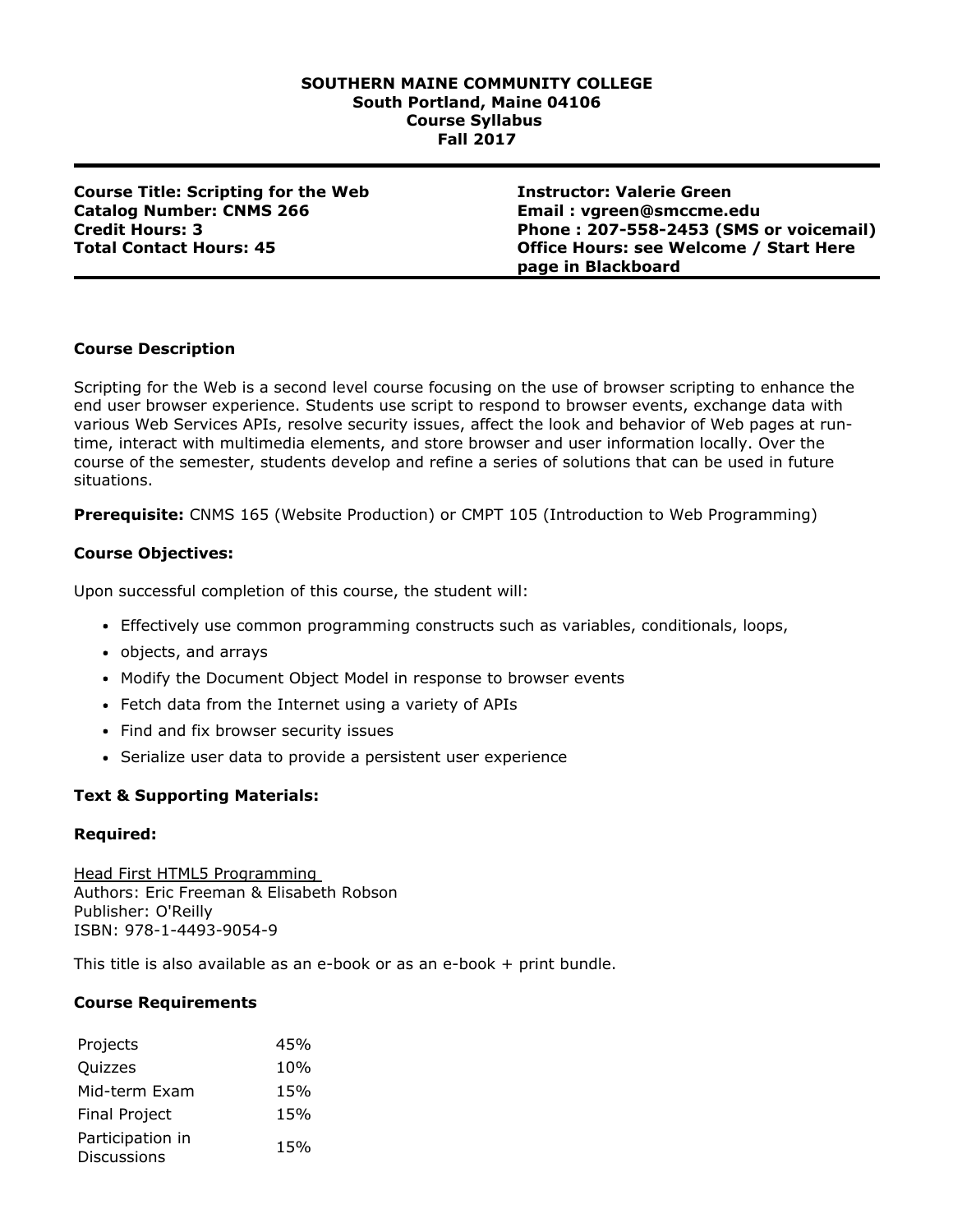# **Learning Outcomes**

This course seeks to develop the following core abilities:

## **Global Awareness / Diversity**

- Identify resources and strategies needed to problem solve and/or achieve goals inclusive of diverse perspectives and experiences.
- Demonstrate the ability to work collaboratively with people from diverse backgrounds in pursuit of a common objective or goal utilizing interpersonal skills that are essential to team building, conflict resolution and cross-cultural communication.

## **Critical Thinking**

- A student can interpret information logically by selecting and organizing relevant facts and opinions and identifying the relationships among them.
- A student can analyze an issue or problem by separating it into its component parts and investigating the relationship of the parts to the whole.
- A student can synthesize information by combining ideas from multiple sources to come to an independent conclusion.
- A student can evaluate information by making informed judgments as to whether the information is accurate, reliable or useful.
- A student can apply theory to practice.

## **Communications**

- Demonstrate a command of the English language
- Identify and extract relevant data from written and oral presentations

# **Academic Dishonesty**

Plagiarism and cheating are serious offenses and may be punished by failure on exam, paper or project; failure in course; and or expulsion from the University. Plagiarism will be reported as a violation of the Student Code of Conduct. For more information refer to the "Academic Dishonesty" policy in the University Undergraduate Catalog.

# **Attendance & Missed/Late Work Policy**

You are required, as stated in the college handbook, to attend all classes. A portion of your grade is determined by your attendance and active participation. Points will be deducted for absences. There are no "excused" absences. You have one "free" absence to use for the semester. Two consecutive unexcused absences will result in a reporting of your "Last Date of Attendance" which will show up as an AF (automatic failure). Three total absences will result in an F (failure) for the course.

# **Student Evaluation and Grading**

Students' work will be evaluated on their knowledge and practice of class room work, reading, and task work; contribution to class discussion and the quality of production skills (this includes technical and aesthetic concerns.) In addition, grading and evaluation will include attention to deadlines and requirements specific to the assignments. The requirements for each project will be broken down and explained in greater detail when the project is assigned. Each assignment handout includes a detailed rubric. Please ask questions if anything is not perfectly clear.

## **Grading Scale:**

| $93 - 100$ | A  |
|------------|----|
| $90 - 92$  | А- |